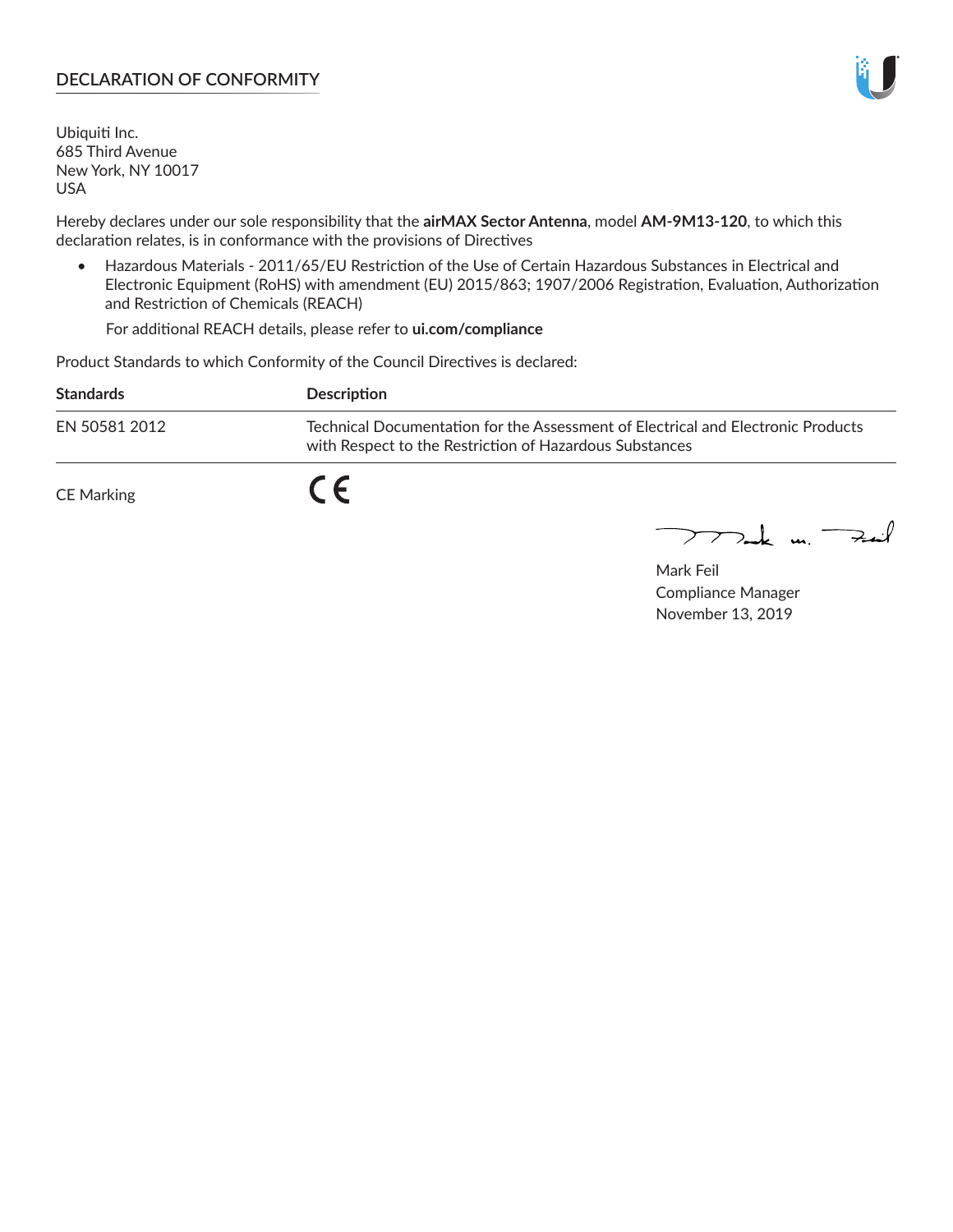# **DECLARATION OF CONFORMITY**



## **български** [Bulgarian]

С настоящото UBIQUITI декларира, че това устройство AM-9M13-120 отговаря на основните изисквания и други приложими разпоредби на Директива 2011/65/ЕС с изменение (ЕС) 2015/863.

## **Hrvatski** [Croatian]

Tvrtka UBIQUITI ovim putem izjavljuje da je ovaj uređaj AM-9M13-120 u skladu s osnovnim zahtjevima i ostalim bitnim odredbama direktiva 2011/65/EU i dopunom (EU) 2015/863.

# **Čeština** [Czech]

Společnost UBIQUITI tímto prohlašuje, že zařízení AM-9M13-120 splňuje základní požadavky a jiné související podmínky směrnice 2011/65/EU a dodatku (EU) 2015/863.

### **Dansk** [Danish]

Hermed erklærer UBIQUITI, at denne AM-9M13-120-enhed overholder de essentielle krav og andre relevante bestemmelser i direktivet 2011/65/EU med tillæg (EU) 2015/863.

### **Nederlands** [Dutch]

UBIQUITI verklaart hierbij dat dit AM-9M13-120-apparaat voldoet aan de essentiële vereisten en andere relevante voorwaarden uit de Europese richtlijn 2011/65/EU en gedelegeerde richtlijn (EU) 2015/863.

#### **English**

Hereby, UBIQUITI, declares that this AM-9M13-120 device, is in compliance with the essential requirements and other relevant provisions of Directive 2011/65/EU with amendment (EU) 2015/863.

### **Eesti keel** [Estonian]

Käesolevaga kinnitab UBIQUITI, et antud AM-9M13-120 seade vastab direktiivis 2011/65/EL välja toodud põhilistele nõuetele ning muudele asjakohastele sätetele, koos parandusega (EL) 2015/863.

## **Suomi** [Finnish]

UBIQUITI vakuuttaa täten, että tämä AM-9M13-120-laite on direktiivien 2011/65/EU ja (EU) 2015/863 oleellisten vaatimusten ja muiden ehtojen mukainen.

#### **Français** [French]

Par les présentes, UBIQUITI déclare que ce dispositif AM-9M13-120 est conforme aux exigences essentielles et aux autres dispositions pertinentes de la directive 2011/65/UE avec l'amendement (UE) 2015/863.

## **Deutsch** [German]

UBIQUITI erklärt hiermit, dass dieses Gerät AM-9M13-120 den grundlegenden Anforderungen und anderen relevanten Bestimmungen der Richtlinien 2011/65/EU und (EU) 2015/863 entspricht.

#### **Ελληνικά** [Greek]

Δια του παρόντος η UBIQUITI δηλώνει ότι αυτή η συσκευή AM-9M13-120 συμμορφώνεται με τις βασικές απαιτήσεις και άλλες σχετικές διατάξεις της Οδηγίας 2011/65/ΕΕ με την τροποποίηση (ΕΕ) 2015/863.

#### **Magyar** [Hungarian]

Az UBIQUITI kijelenti, hogy a(z) AM-9M13-120 számú eszköz megfelel a 2011/65/EU irányelv (EU) 2015/863. számú módosítása alapvető követelményeinek és egyéb vonatkozó rendelkezéseinek.

#### **Íslenska** [Icelandic]

UBIQUITI lýsir því hér með yfir að AM-9M13-120 er í samræmi við nauðsynlegar kröfur og önnur viðeigandi ákvæði í tilskipun 2011/65/EU ásamt viðbótum í (EU) 2015/863.

#### **Italiano** [Italian]

Con la presente, UBIQUITI dichiara che il presente dispositivo AM-9M13-120 è conforme ai requisiti essenziali e alle altre disposizioni pertinenti della direttiva 2011/65/UE con l'emendamento (UE) 2015/863.